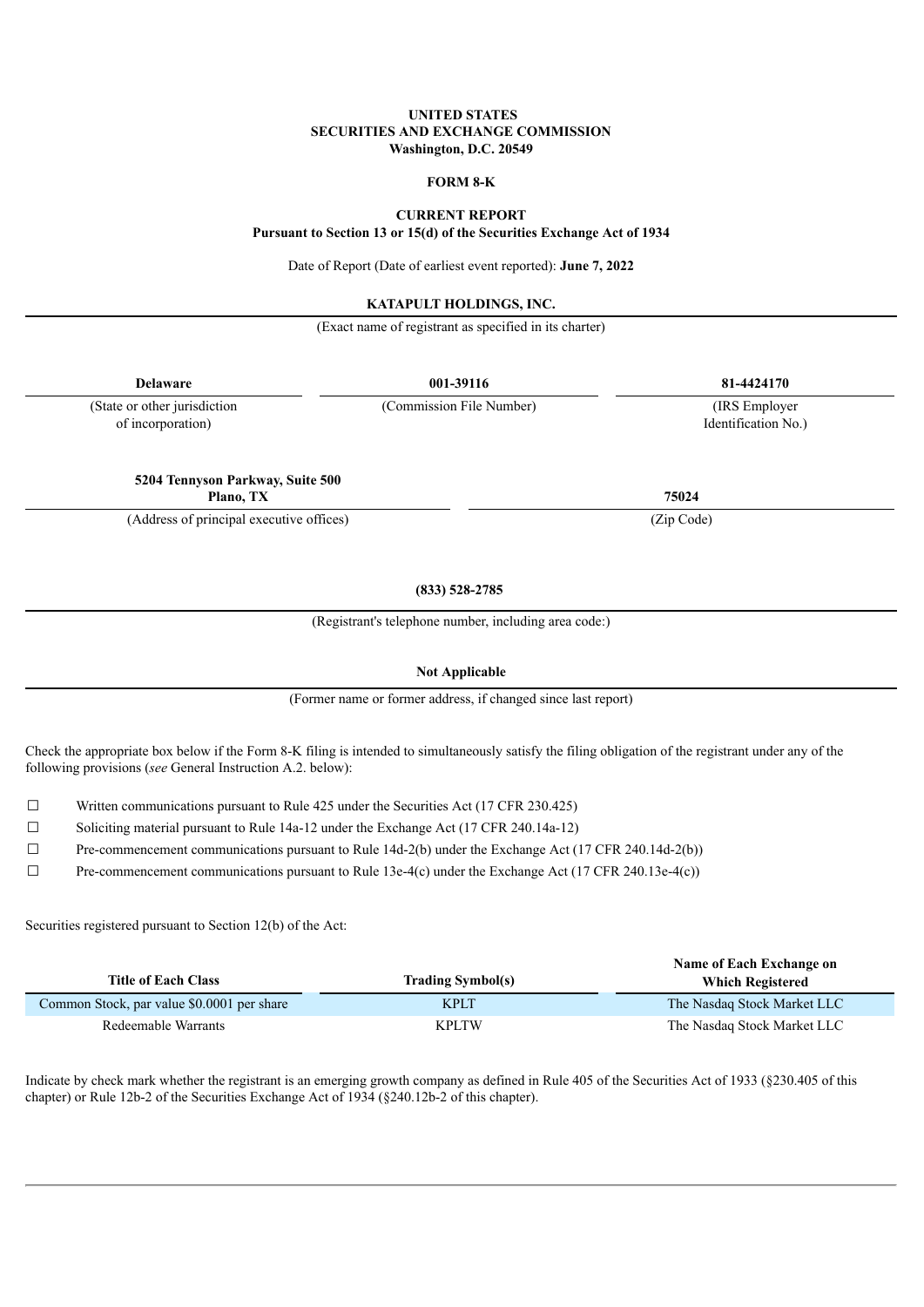Emerging growth company  $\boxtimes$ 

If an emerging growth company, indicate by check mark if the registrant has elected not to use the extended transition period for complying with any new or revised financial accounting standards provided pursuant to Section 13(a) of the Exchange Act.  $\Box$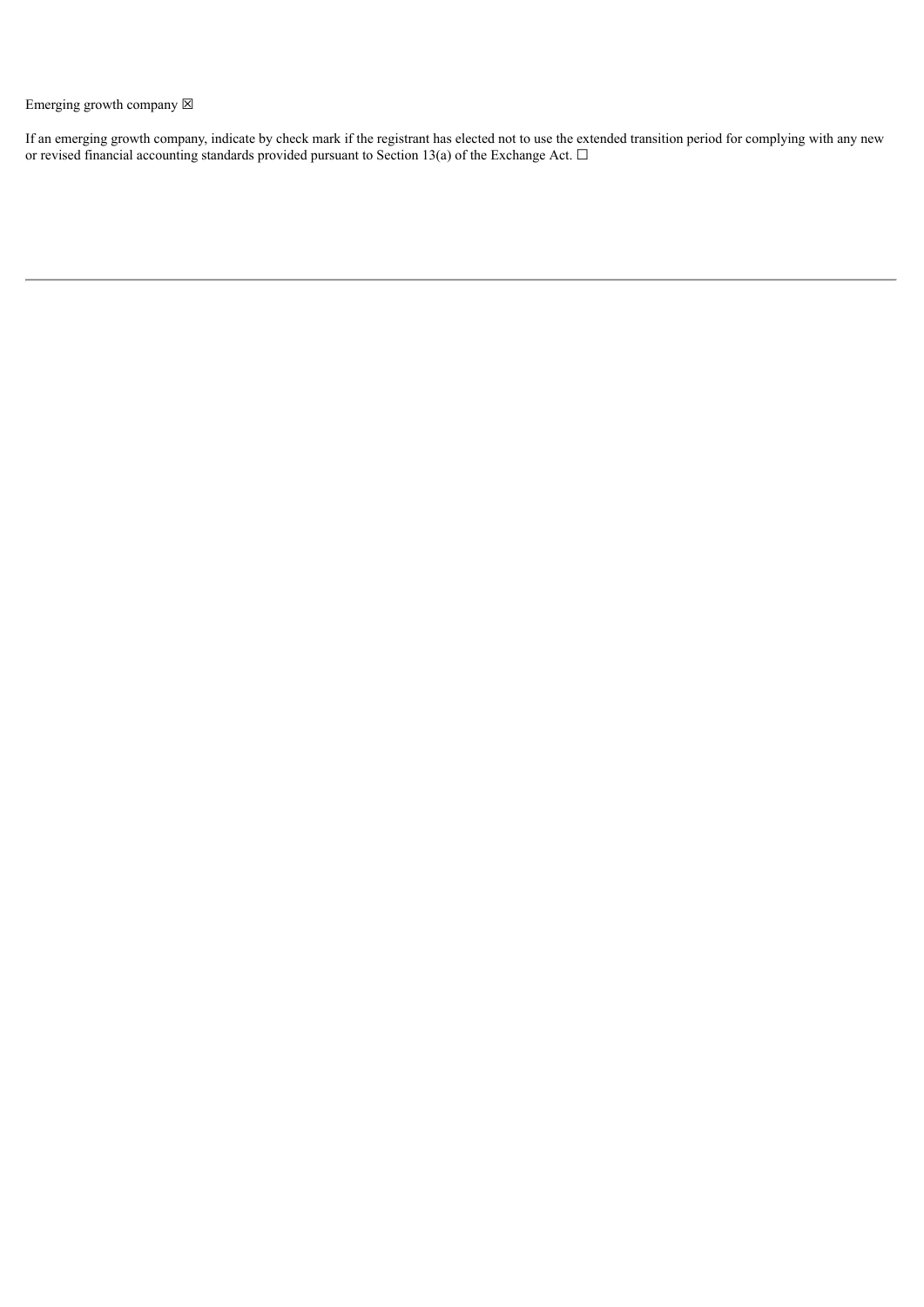### **Item 5.07 Submission of Matters to a Vote of Security Holders.**

Katapult Holdings, Inc. (the "Company") held its annual meeting of stockholders (the "Annual Meeting") on June 7, 2022. The final results for each of the proposals submitted to a vote of the Company's stockholders at the Annual Meeting are set forth below. These proposals are described in detail in the Company's definitive proxy statement filed with the Securities and Exchange Commission on April 28, 2022.

**Proposal No. 1**: Election of three nominees to serve as Class I directors until the 2025 annual meeting of stockholders and until their respective successors are elected and qualified. All nominees were elected. The votes were cast as follows:

| Name              | <b>Votes For</b> | <b>Votes Against</b> | <b>Votes Withheld</b> | <b>Broker Non-Votes</b> |
|-------------------|------------------|----------------------|-----------------------|-------------------------|
| Chris Masto       | 39.543.046       | 3,611,463            | 120.827               | 15,477,868              |
| Joyce A. Phillips | 42.429.272       | 731.832              | 114.232               | 15,477,868              |
| Jane J. Thompson  | 42.430.481       | 730.578              | 114.277               | 15,477,868              |

**Proposal No. 2**: Ratification of the selection of Deloitte & Touche LLP as independent registered public accounting firm for the fiscal year ending December 31, 2022. The votes were cast as follows:

|                                                    | Votes For   | <b>Votes Against</b> | Abstained | <b>Broker Non-Votes</b> |
|----------------------------------------------------|-------------|----------------------|-----------|-------------------------|
| Ratification of selection of Deloitte & Touche LLP | $-7913.103$ | 550.345              | 289.756   |                         |